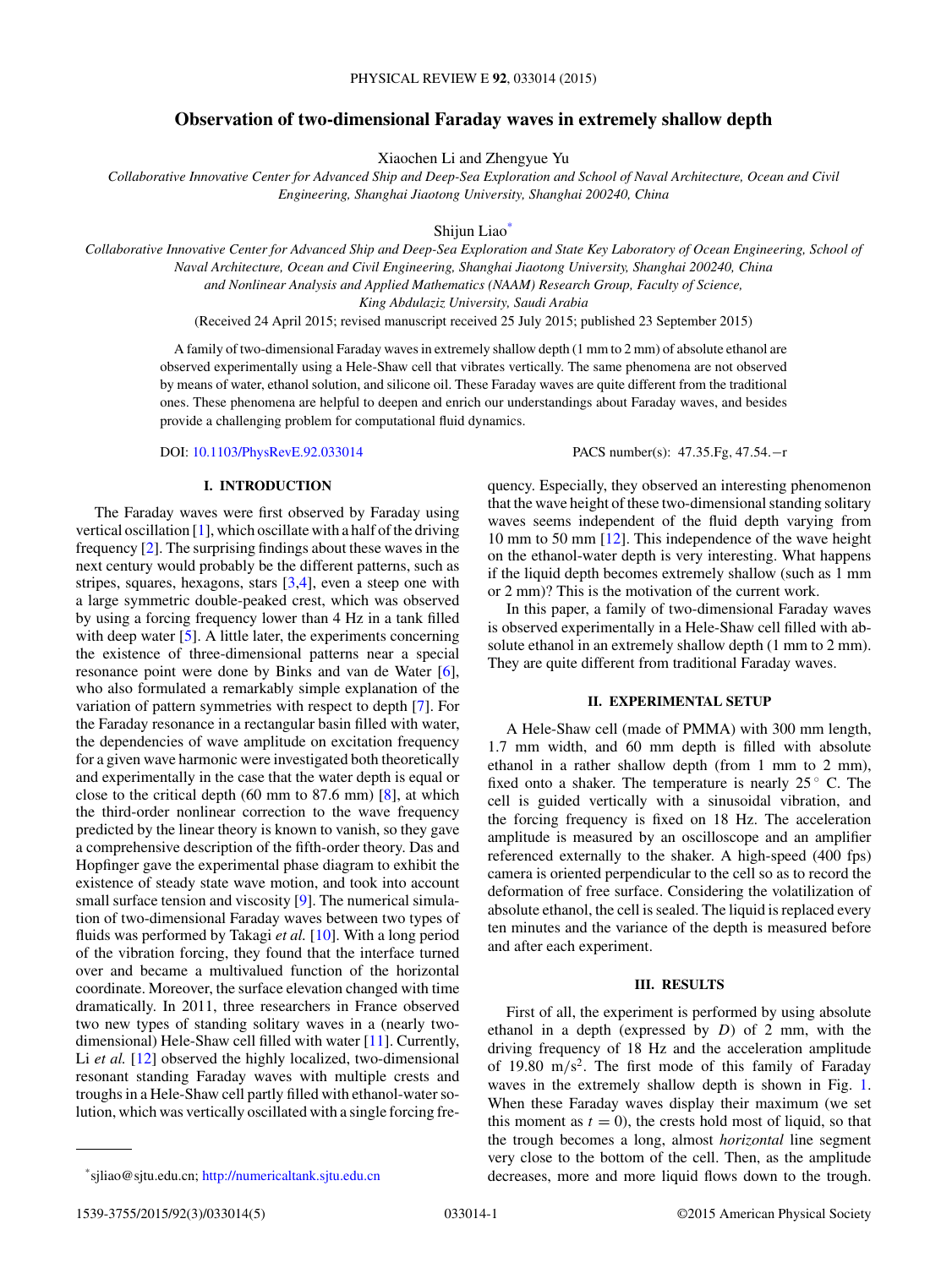<span id="page-1-0"></span>

FIG. 1. Faraday wave profiles in the extreme shallow depth (2 mm) of absolute ethanol by means of the forcing oscillation frequency of 18 Hz and the acceleration amplitude of 19.80 m*/*s2 (see Supplemental Material [\[13\]](#page-4-0)).

At  $t = 11T/54$ , where *T* denotes the wave period, the crest becomes an almost *horizontal*, long line segment, when the trough becomes rather sharp in a rather small region. As *t* increases, the fluid continues to move towards the trough until it becomes the crest at  $t = T/2$ , which again contains most of the fluid. The pattern of the two-dimensional Faraday wave changes periodically.

Secondly, using the same fluid depth and driving frequency as mentioned above, we increase the acceleration amplitude to 22.62 m/s<sup>2</sup>. As shown in Fig. 2, the second mode of this family of Faraday waves in the extremely shallow depth is very unique and quite distinct from the traditional ones. When the wave amplitude displays its maximum (at  $t = 0$ ), the crest includes almost all of the fluid, and especially part of the surface of the crest becomes almost vertical, while the trough becomes a *horizontal*, long line segment that almost touches the bottom. As the amplitude decreases, more and more fluid flows back to the trough. At  $t = 2T/9$ , the trough becomes



FIG. 2. Faraday wave profiles in the extreme shallow depth (2 mm) of absolute ethanol by means of the forcing oscillation frequency of 18 Hz and the acceleration amplitude of 22.62 m*/*s2 (see Supplemental Material [\[13\]](#page-4-0)).

very sharp in a rather small region, but the crest in the form of a long line segment is a little bit hollow, *not* horizontal any more, indicating its difference from the first mode of the family of Faraday waves shown in Fig. 1 at  $t = 11T/54$ . Thereafter, most of the fluid flows towards the trough so that it becomes the crest that contains almost all fluid at its maximum when  $t = T/2$ . The pattern of this kind of two-dimensional Faraday waves moves periodically as the first one. Besides, near the lateral walls of the cell there are two special waves which only have a half part. Their maximum seems like a very thin, vertical bar which sticks to the walls, not similar to the shape of other waves when their minimum has the same shape with other troughs. This is mainly due to the effect of the viscous boundary layer near the lateral walls, which does not influence the Faraday waves far from the two lateral walls.

Especially, the wave elevations at  $T = 11T/54$  and  $T =$ 38*T /*54 in Fig. 1 with a *horizontal*, long line-segment crest and a sharp trough are very interesting, so are the elevations at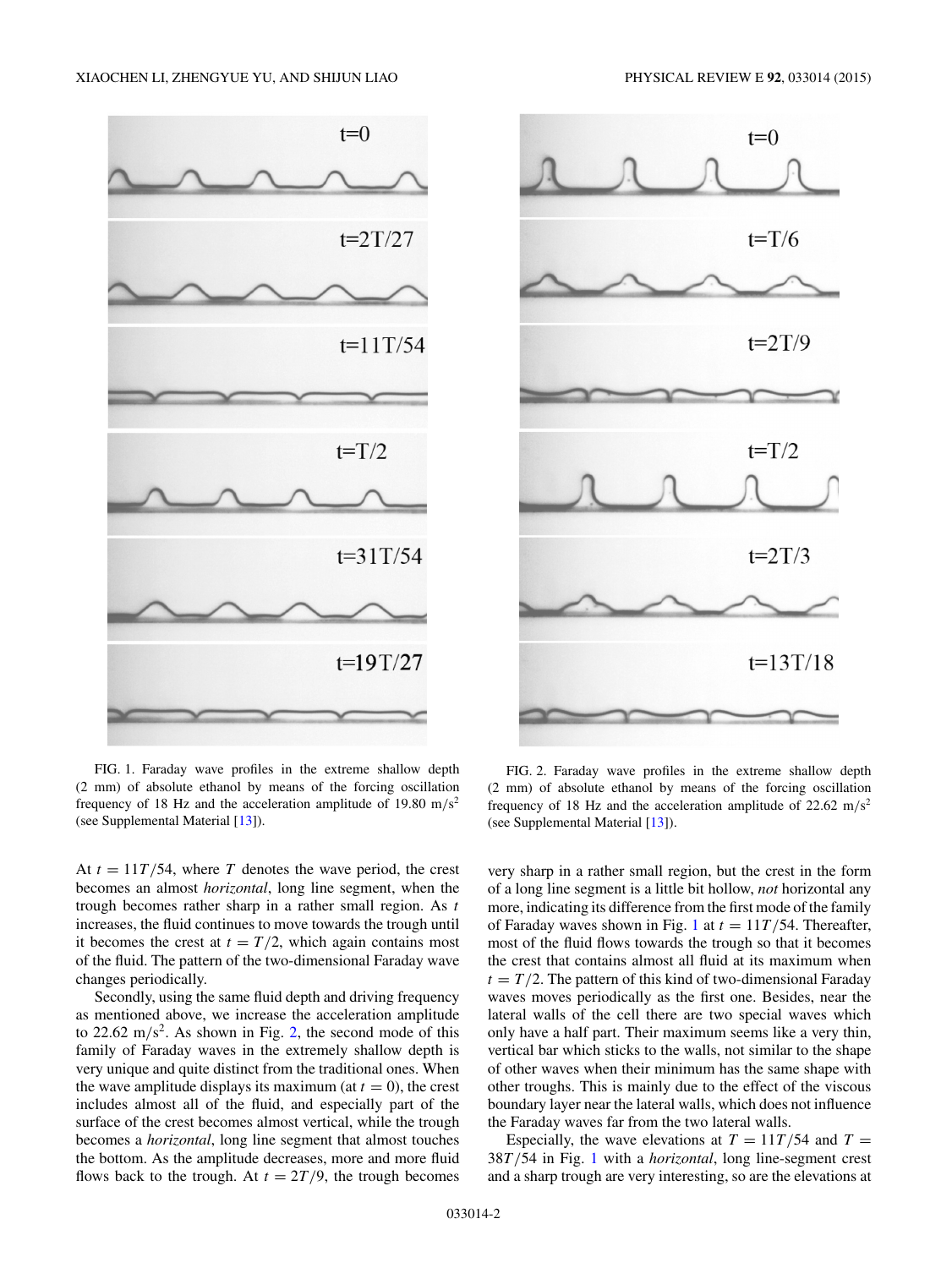<span id="page-2-0"></span>

FIG. 3. (Color online) Phase shift between the wave and the forcing signal. Experiments are performed with the driving frequency from 14 Hz to 23 Hz and the acceleration amplitude of 19.80 m/s<sup>2</sup> in the depth of 2 mm.

 $T = T/6$  and  $T = 2T/9$  in Fig. [2,](#page-1-0) and especially the highest crest (at  $t = 0$ ) with a vertical steepness and the lowest trough with the longest, horizontal line segment that almost touches the bottom. All of these phenomena are unique.

It is worth noting that, when the oscillation frequency increases from 14 Hz to 23 Hz, there always exist two critical values of the acceleration amplitude, at which these two modes of this family of Faraday waves generates, respectively. It indicates that this family of Faraday waves exists widely. The phase shift also exists between the wave and the forcing signal of the shaker, like the case of the traditional Faraday waves. A bifurcation diagram for it with the frequency in the range of 14 Hz to 23 Hz is shown in Fig. 3.

Obviously, the liquid depth has a profound effect on the first and second modes of this family of Faraday waves (as shown in Figs. [1](#page-1-0) and [2\)](#page-1-0). To investigate its effect, the liquid depth is further reduced to 1 mm, with the same driving frequency of 18 Hz but a larger acceleration amplitude of 40.01 m*/*s2. The third mode of this family of Faraday waves was observed, as shown in Fig. 4. When the wave amplitude arrives at its maximum (at  $t = 0$ ), the crest looks like that of the second mode shown in Fig. [2,](#page-1-0) but with a bigger top and a smaller footer, like a drop splashing up, while the long, flat trough almost gets in touch with the bottom in a rather long domain. As the crest decreases, the fluid flows back towards the trough. At  $t = T/9$  and  $t = 11T/18$ , the trough in the form of a long line segment almost touches the bottom, and besides the crest contains so much fluid that the first derivative of the wave elevation seems to be discontinuous at the intersection of the trough and crest. At  $t = 11T/54$ , the crest becomes long but *not* in a line segment, while the trough is sharp in a rather small domain. The pattern of this kind of two-dimensional Faraday wave oscillates periodically.

To investigate the characteristics of this family of Faraday waves in the extremely shallow depth, we fix the driving frequency on 18 Hz and the acceleration amplitude on



FIG. 4. Faraday wave profiles in the extreme shallow depth (1 mm) of absolute ethanol by means of the forcing oscillation frequency of 18 Hz and the acceleration amplitude of 41.01 m*/*s2 (see Supplemental Material [\[13\]](#page-4-0)).

19.80 m*/*s2, but change the depth from 2 mm to 40 mm in steps. The wave heights versus fluid depth are given in Fig. 5. It is found that, when  $D \ge 10$  mm, the wave heights are nearly the same from 9.5 mm to 10.5 mm (averaged value 9.553  $\pm$  standard deviation 0.103 mm). In other words, the



FIG. 5. (Color online) Wave heights vs depths of absolute ethanol. Experiments are performed with the driving frequency of 18 Hz and the acceleration amplitude of 19.80 m*/*s2.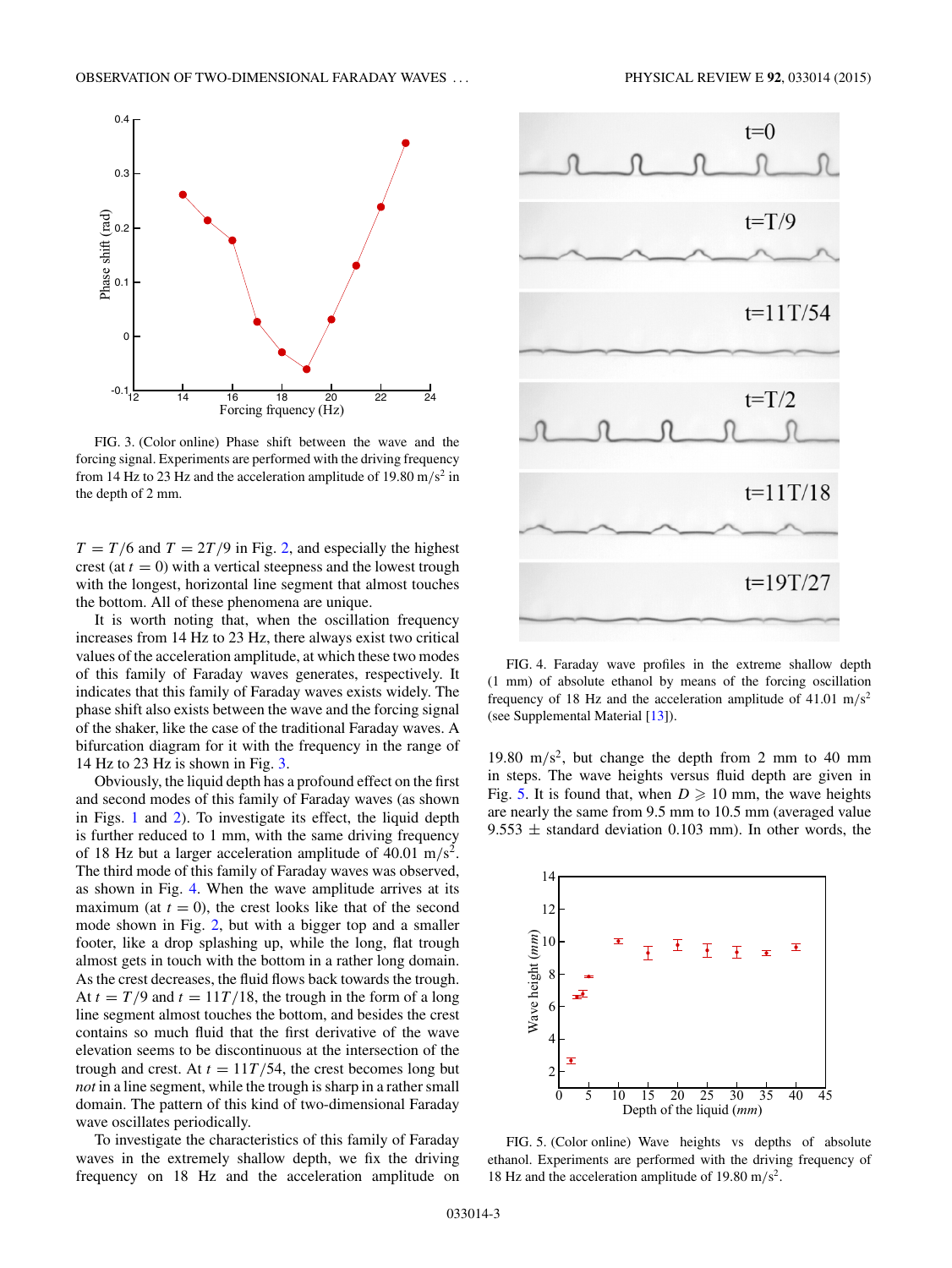wave height is *independent* of the depth in this range. This agrees qualitatively with the experimental results reported by Li *et al.* [\[12\]](#page-4-0) for the two-dimensional Faraday waves of ethanol solution in deep depth ( $D \ge 10$  mm). However, when  $2 \text{ mm} < D < 10 \text{ mm}$ , the wave height decreases linearly with the liquid depth, as shown in Fig. [5.](#page-2-0) It is very interesting that, when  $D \leq 2$  mm, the wave height decreases so greatly that even the first derivative of the wave elevation might become discontinuous, as shown in Fig. [4](#page-2-0) at  $t = T/9$  and  $t = 11T/18$ . Thus this family of Faraday waves in the extremely shallow depth ( $D \le 2$  mm) are essentially different from those in deep  $\text{depth} (D \geqslant 10 \text{ mm})$ , mainly because there is not enough liquid and especially the viscous effect becomes much larger due to the existence of a very thin boundary layer in the extremely shallow depth, compared with in deep fluid.

To further confirm this, we fix the driving frequency at 18 Hz, and increase the forcing acceleration amplitude in uniform steps (from the value which the waves display with to the threshold of wave breaking) of different depths, respectively, as shown in Fig.  $6(a)$ . The interval of forcing acceleration for the existence of stable Faraday waves decreases with depth. It is found that the ratio of wave height to wave depth, i.e., *h/D*, increases gently with the forcing acceleration in the depth of 5 mm and 10 mm, but more quickly in the depth of 3 mm and 2 mm. Especially, in the depth of 2 mm, the ratio *h/D* might be two times larger than those in the depth of 5 mm and 10 mm, as shown in Fig.  $6(a)$ . In the depth of 2 mm, the ratio *h/D* first slowly increases as the forcing acceleration amplitude varies from 19 m/s<sup>2</sup> to 22 m/s<sup>2</sup>, corresponding to the first mode of the family of Faraday waves as shown in Fig. [1.](#page-1-0) Then, in the range of 22 m/s<sup>2</sup> to 23 m/s<sup>2</sup>, the ratio  $h/D$ increases rather quickly, corresponding to the second mode of the family of Faraday waves shown in Fig. [2.](#page-1-0) However, it is difficult to gain precise values of these two thresholds of forcing acceleration, because they are very sensitive to the environment conditions. As the forcing acceleration amplitude varies from 23 m/s<sup>2</sup> to 24 m/s<sup>2</sup>, the ratio  $h/D$ grows a little, corresponding to the second mode of the family of Faraday waves as shown in Fig. [2,](#page-1-0) but near wave breaking.

The wavelengths of this family of Faraday waves are also investigated, as shown in Fig.  $6(b)$ . Four forcing acceleration amplitudes are considered in four different depths, respectively, as the driving frequency increases from 14 Hz to 23 Hz. It is found that the average lengths of this family of Faraday waves decrease with the driving frequency but in different slopes for different depth.

Note that the *absolute* ethanol is used in our experiment, for we did *not* observe the same phenomena by means of water, silicone oil, and ethanol solution. Unfortunately, we do not know how to explain this phenomena in theory. In Table I we simply list some properties of these fluids. First of all, the surface tension of distilled water in a PMMA cell is two times larger than that of absolute ethanol, which cannot meet the requirement of the wettability, indicating that the surface tension is an important factor to the family of the Faraday waves in the extremely shallow depth [\[14\]](#page-4-0). Secondly, although the surface tension of silicone oil meets the standard, it has a much larger viscosity than that of absolute ethanol, which makes it adhere to the walls. Besides, for the family of Faraday waves in the extremely shallow depth,



FIG. 6. (Color online) (a) Ratio of *h* (wave height) to *D* (depth) vs forcing amplitude for different liquid depth (2 mm, 3 mm, 5 mm, and 10 mm) with the driving frequency of 18 Hz. (b) Wavelength vs wave forcing frequency for given forcing acceleration amplitude in different depth, respectively. (2 mm vs 19.8 m/s<sup>2</sup>, 3 mm vs 16 m/s<sup>2</sup>, 5 mm vs 14 m/s<sup>2</sup>, and 10 mm vs 12 m/s<sup>2</sup>).

the horizontal, long trough has such a very thin boundary layer that it almost touches the bottom. Thus the viscous friction must be considered. This suggests that the viscosity is also very important to the family of the Faraday waves in

TABLE I. Relevant properties of some liquids.

| Properties<br>$(25^{\circ}C)$ | Surface<br>tension<br>(mN/m) | Density<br>$(kg/m^3)$ | Viscosity<br>(Cp) |
|-------------------------------|------------------------------|-----------------------|-------------------|
| Absolute ethanol              | 22.51                        | 0.791                 | 1.096             |
| Water                         | 72.01                        |                       | 0.8937            |
| Silicone oil                  | 21.0                         | 0.963                 | 100               |
| Ethanol-solution $(20\%)$     | 37.97                        | 0.969                 | 1.815             |
| Ethanol-solution (50%)        | 27.96                        | 0.912                 | 2.4               |